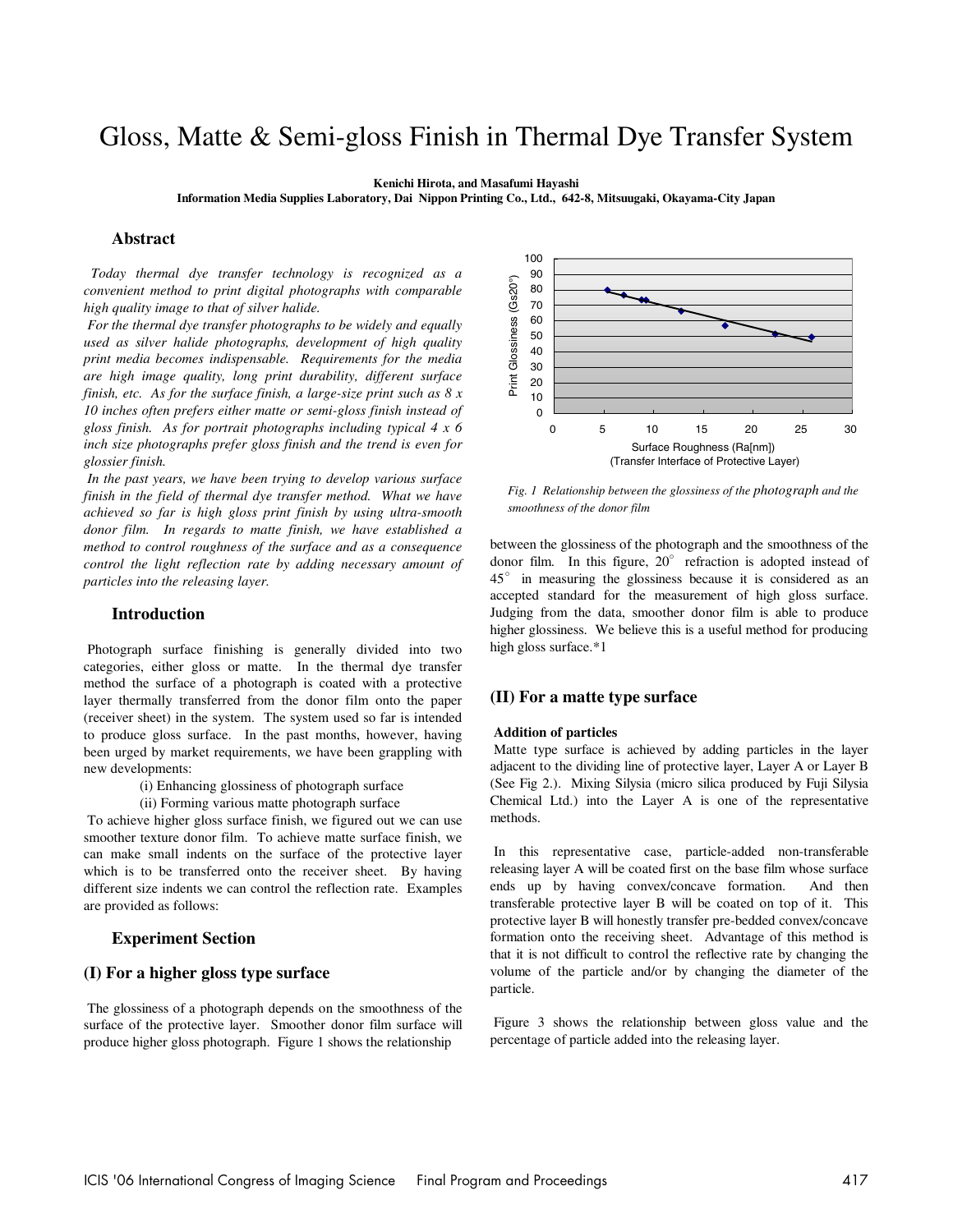

*Fig. 2 Mechanism of protective layer transfer* 



*Fig. 3 Relationship between gloss value and percentage of particle in the releasing layer*

The average diameter of particle size we use here is about 2.7  $\mu$ m. Precisely speaking, mixing one size particle with another size may change the relationship between the gloss value and the percentage, but the tendency remains the same. Particle size can be selected if we keep in mind that adding smaller size particle requires larger amount of particle to achieve the same gloss value. Also keep in mind that using large volume of particle may end up by having inferior releasing performance since particles themselves do not have any releasing power. On the other hand, if particle larger than the thickness of the protective layer is used, there occurs partially thin protective layer area on the printed surface after the layer transfer which will weaken the durability of the printed photograph.

 For example, a matte-finish photograph using 9.0 µm particle is often unable to stand the long preservation test. We have also done a brief laboratory test under conditions of 50℃, 48hrs, 4kPa of placing a softened plastic film on the photograph whose protective layer stuck to the plastic film.

 Adding the thermally expandable particle in the protective layer is also reported\*3. Gloss value can be controlled in this method as well.

# **(III) For a semi-gloss type surface**

 Controlling the reflection rate has been designed, tested and is now in the last phase of its development. However, there is one kind of surface which can't be realized in thermal dye transfer technology but has been produced in the silver halide technology. That is "semi-gloss surface". The characteristic of semi-gloss surface is "visual roughness pattern given on the surface of the photograph that pleases human eye". Figure  $4 \& 5$  show the surface detail of gloss and semi-gloss of silver halide photograph. Figure 5 is our target for our thermal dye transfer photograph.



*Fig. 4 Gloss Surface (Silver Halide Photograph) Ra = 0.157*



*Fig. 5 Semi-Gloss Surface (Silver Halide Photograph, Target Surface) Ra = 1.277*